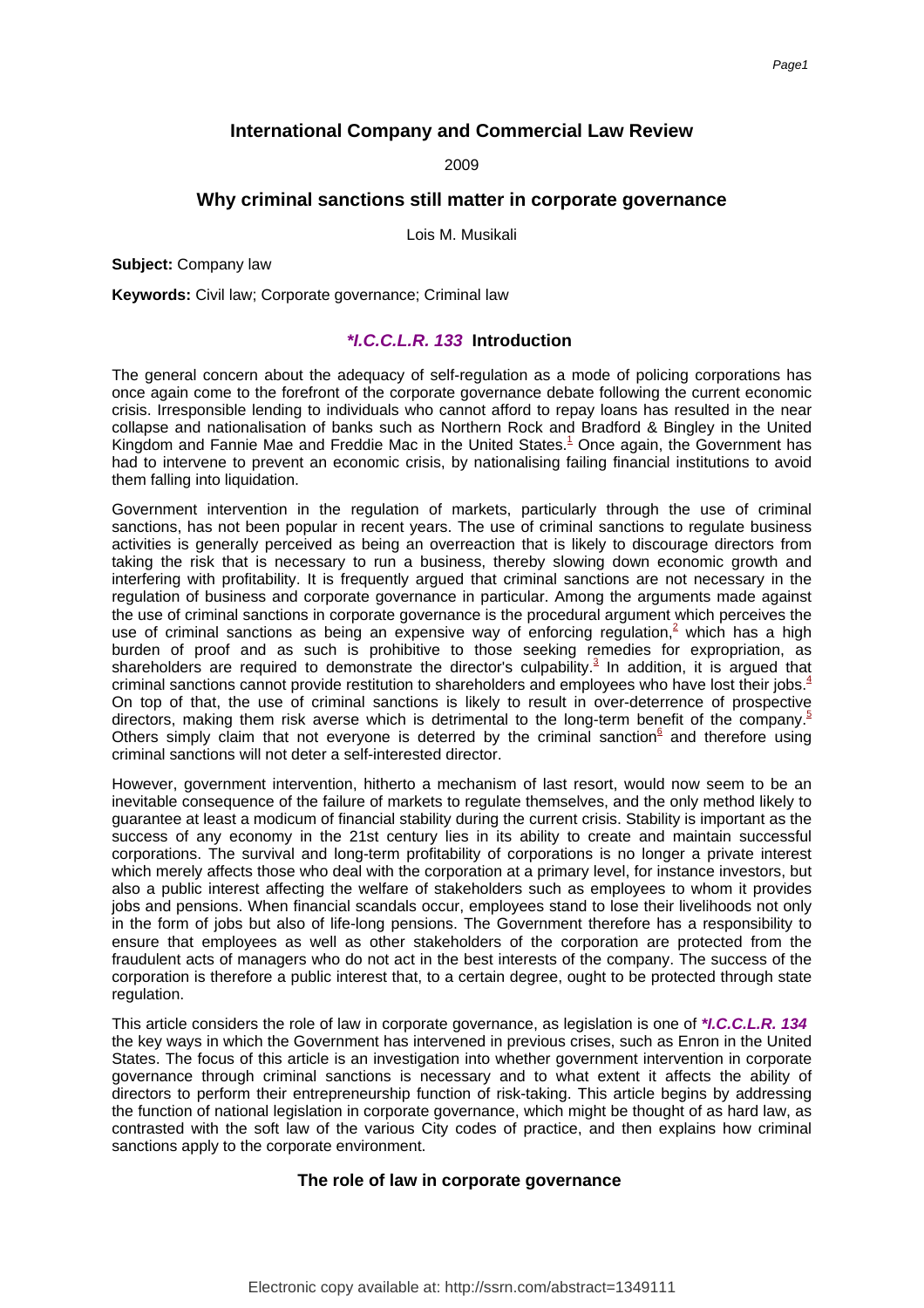Corporate governance is concerned with the separation of ownership and control that results when a company is publicly listed and therefore has too many owners who cannot all control the company at once, and as such, they hire professional managers to do so. Owing to the separation of ownership and control, a problem may arise where the directors of the company are more interested in acting in their own interests as opposed to the interests of the company. As a result, corporate governance has been defined as:

"… the system through which those involved in the company's management are held accountable for their performance, with the aim of ensuring that they adhere to the company's proper objectives"[.](#page-6-6)<sup>7</sup>

It is g[e](#page-6-7)nerally accepted that the law plays a key role in corporate governance<sup>8</sup> particularly in the provision of shareholder protection and the reduction of expropriation that is the result of the separation of ownership and contro[l.](#page-6-8)<sup>9</sup> The critics of the role of law in corporate governance dispute its importance on the basis that the role which hard law and criminal sanction actually play in influencing the day-to-day behaviour of directors and their companies has been vastly overestimated and their role in corporate governance, is at best, only minimal[.](#page-6-9) $10$ 

Nonetheless, the countervailing argument that even an insignificant amount of legal pressure on corporate decision-making will be beneficial by serving to curb the excesses of risk-taking and the irresponsible granting of credit is now gaining ground after being out of fashion for many years. The present economic crisis has seen the traditional perceived orthodoxy of self-regulation challenged on a number of fronts. Recent studies highlight the beneficial effects that the law may have in serving to regulate the financial system and claim its role to be more significant in corporate governance than has been previously acknowledged. An instance is La Porta et al.'s work, which states that securities law matters in corporate governance as financial markets cannot prosper when left to market forces alone. $<sup>11</sup>$  $<sup>11</sup>$  $<sup>11</sup>$  Even so, it remains unclear if there is a particular type of law that is of superior importance to</sup> the realisation of good corporate governance. To find out how law matters in corporate governance, it is important to start by considering the objectives it is aiming to achieve.

According to the shareholder theory, the general aim of corporate governance is to improve how the company is run and managed so as to achieve the desired returns for investors[.](#page-7-1)<sup>12</sup> The stakeholder theory of corporate governance also adopts this view but qualifies it by adding that the interests of stakeholders must be taken into account--it is not about solely maximising **\*I.C.C.L.R. 135** investor returns.<sup>[13](#page-7-2)</sup> For present purposes, the term investors will be used to refer to both shareholders and creditors.<sup>[14](#page-7-3)</sup> Corporate governance is therefore concerned with giving investors incentives to finance the company by solving the agency problem that results from separation of ownership and contro[l.](#page-7-4)<sup>15</sup> The law through private law mechanisms such as contract law, company law and labour law provides a solution to the agency problem and in effect encourages investors to finance the company.

#### **Private law mechanisms**

Private law mechanisms can be defined as the legal mechanisms that regulate the relationship between individuals such as, in the case of corporate governance, the law of contracts, company law and labour law. It is important to examine the effectiveness of private law mechanisms in corporate governance because the agency theory upon which the shareholder model of corporate governance is based views the firm as a nexus of contract[s.](#page-7-5)<sup>16</sup> According to the nexus of contracts theory, companies are nothing more than a collection of contracts between the different parties involved in the company. These include shareholders, directors, employees, suppliers and customers among others.<sup>[17](#page-7-6)</sup> The contract that this article is concerned about, in devising a solution to the agency problem, is that between directors and shareholders. Within this contract the managers of the firm are "agents" and shareholders are the "principal". The principal delegates the day-to-day running of the company, including the decision-making in the company, to the agents, and the role of the underlying contract is to specify the role of the agents and how returns are to be divided between the agents and the principals[.](#page-7-7)<sup>18</sup> This article will now review the literature on private law mechanisms with the aim of assessing their effectiveness in preventing managerial expropriation.

### **Contract law**

Contract law is the mechanism through which contracts between investors and the company are protected as contract law governs the relationship between the principal and the agent. Contract law solves the agency problem by specifying the role of the agent and the shareholders to ensure that agents do not waste time in pursuing projects that are not in the interests of the company. However,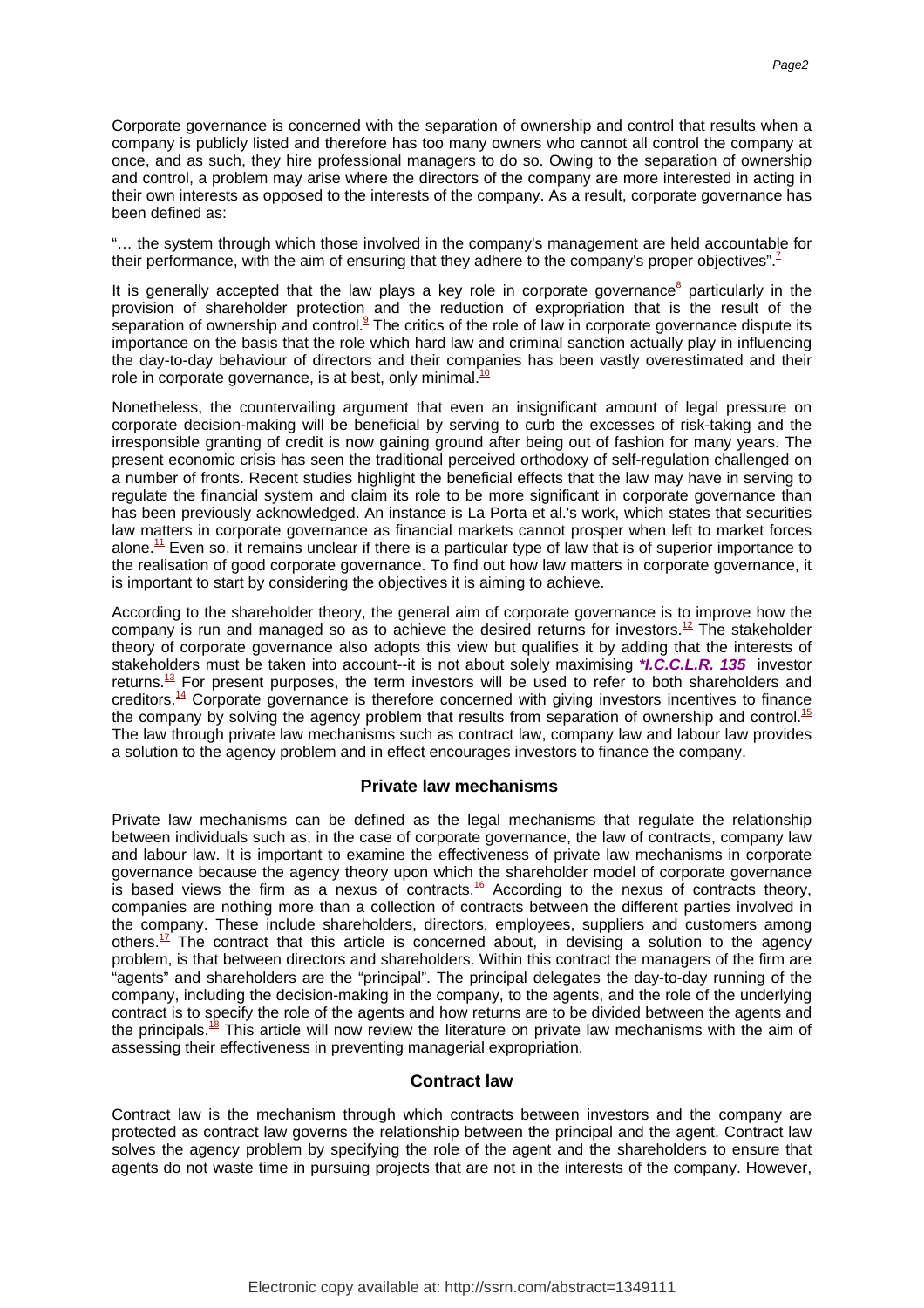the problem with this type of contracting is that not all future eventualities are foreseeable and therefore complete contracts are impossible to achiev[e.](#page-7-8)<sup>19</sup> Consequently, investors have to give the agents the right to make decisions that were unforeseen at the time of contracting and managers therefore end up with substantial residual control rights and discretion on how to allocate them. As the agents have control of the company and the discretion on how to spend the investors' money, this creates an opportunity for managerial expropriation because agents do not necessarily make decisions that are in the best interests of the principal[.](#page-7-9) $20$ 

In addition to traditional employment contracts, contract law has tried to align the interests of managers and shareholders through the use of incentive contracts. The advantage of incentive contracts is that they are usually long term and managerial benefits normally depend on the performance of the contract. Through the long-term nature of the incentive contract, managerial interests are aligned with those of shareholders by ensuring that they take into account the long-term effect of their decisions on the company. If the firm's performance has improved, management will be entitled to incentives such as share ownership and stock options. Secondly, incentive contracts play a dual role in providing managerial discipline by acting as a sanction that triggers the dismissal of management if the company's performance is low and as a sanction that withdraws potential earnings from the managers when the company underperform[s.](#page-7-10) $21$  In this way, incentive contracts give managers an incentive to act **\*I.C.C.L.R. 136** in the shareholders' best interest. However, some studies show that incentive contracts are still vulnerable to managerial expropriation as managers become short-terminist in their decision-making and do not consider the long-term interests of the company, and after a certain level of ownership directors may try to manipulate their work to fit into the pay structure[.](#page-7-11)<sup>22</sup> Incentive contracts therefore do not completely solve the agency problem. One may argue that legal enforcement of contracts may be the solution to managerial expropriation and excessive risk-taking at the expense of investors.

In jurisdictions where ownership is dispersed, such as the United Kingdo[m,](#page-7-12) $^{23}$  the free-rider problem limits the effectiveness of contracts as a solution to the agency problem. As the cost of bringing a derivative action is likely to outweigh any benefit that the shareholder is likely to derive from such an action, shareholders are unlikely to come together to bring legal action since shareholders have the option of selling on their shares with ease owing to the dispersed ownership structure of public listed companies in the United Kingdom and the liquidity in the market. In addition, studies have shown that the courts in the United States and the United Kingdom are not efficient in enforcing contracts between shareholders and managers as the contract requires much interpretation[.](#page-7-13) $24$  Additionally, the use of the "business judgment rule" prevents the courts from second guessing decisions made in the board roo[m](#page-7-14)<sup>25</sup> and makes them more likely to support the decisions of management.

Therefore contract law only succeeds in theoretical terms by providing a basis upon which companies can be formed and a foundation upon which issues of corporate governance can be discussed. As a control mechanism, contract law is quite limited as it is easily susceptible to managerial expropriation owing to the fact that complete contracts are difficult to achieve. In addition, control mechanisms that are facilitated through the law of contract such as incentive contracts are only successful to an extent but also vulnerable to managerial entrenchment, with managers changing their objective to suit the short-term goal of attaining the incentive as opposed to the long-term goal of acting in the company's long-term interest. The main weakness of the contract mechanism as a means for monitoring directors lies in its enforcement as the courts are unwilling to scrutinise the business decisions underlying contracts.

#### **Company law**

Once the underlying contract between the principal and the agent is secured, the property rights resulting from the contract that has been formed have to be protected. Private law protects property rights through company law.

Company law play[s](#page-7-15) an important role in the organisation of property rights<sup>26</sup> as it is through recognition as legal persons in law that companies are able to perform transactions in the name of the shareholders. Company law provides a solution to the agency problem by defining the duties of the members of the company and specifying the liability of the members of the board in the event of default in the performance of their duties. In this way company law acts as a mediator between opposing interests within the company through the provision of mandatory rules such as the articles of incorporation and corporate byelaws which define the role of the firm[.](#page-7-16)<sup>27</sup> As such, the power relations within the firm are defined while avoiding more direct modes of intervention such as state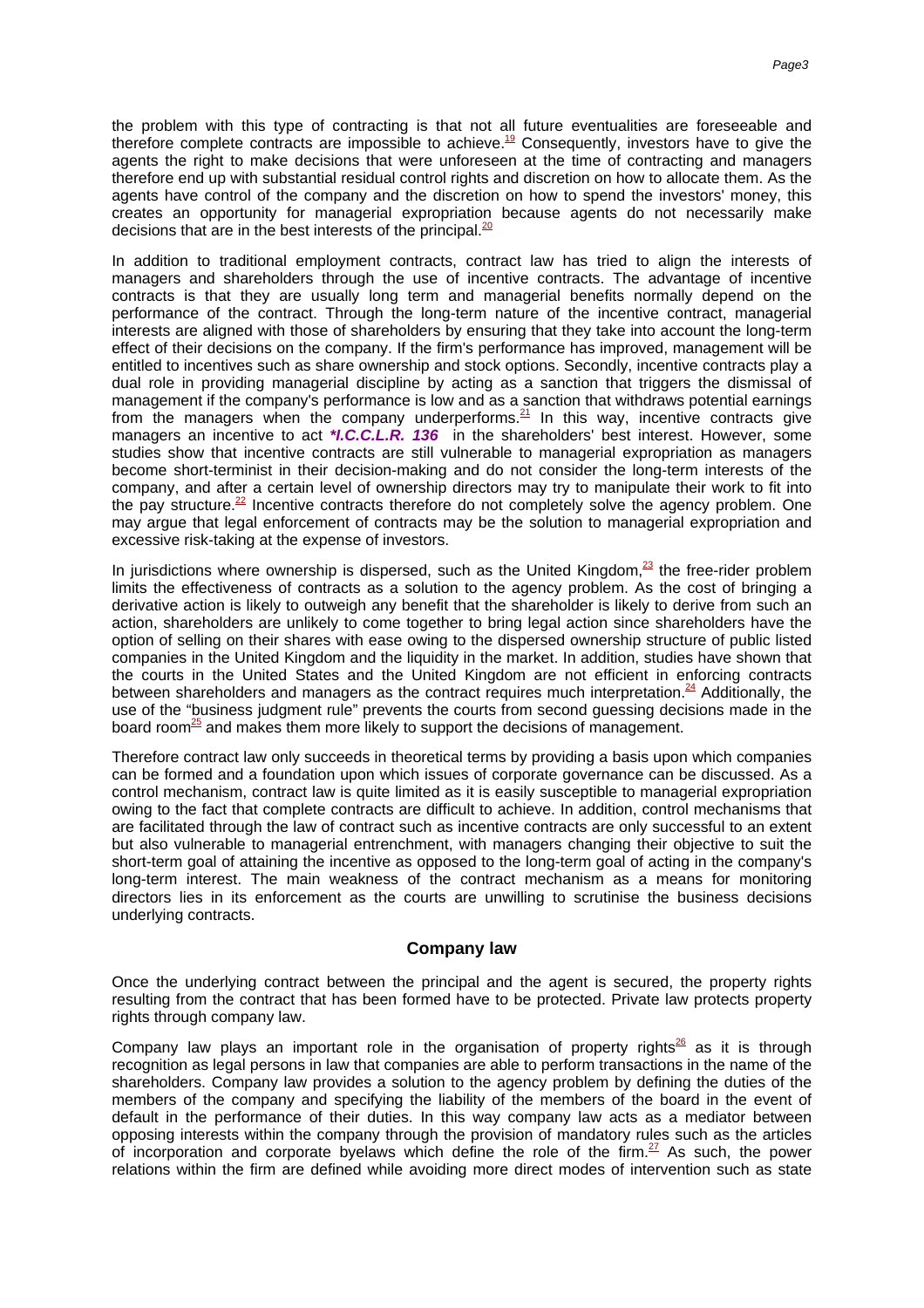ownership and bureaucratic control of finance and credi[t.](#page-7-17)<sup>28</sup>

However, company law in the United Kingdom and the United States is permissive with a few mandatory rules[.](#page-7-18)<sup>29</sup> While the permissive nature of corporate law provides the flexibility that is nece[s](#page-7-19)sary for the effective management of business<sup>30</sup> it also creates opportunities for expropriation. As the courts are reluctant to deal with managerial expropriation[,](#page-7-20)<sup>31</sup> except in \*I.C.C.L.R. 137 extreme cases owing to the business judgment rule, management expropriates the company less directly through excessive consumption of perquisites through legal acts such as decision-making on the board which favours the short-term interests of the compan[y.](#page-7-21)<sup>32</sup> Since directors' duties are not defined in detail in the employment contract or specifically in law, that is, in relation to the business of the company, the directors by focusing on their short-term interests appear to be acting in the interests of the company and therefore at no fault. Although the law empowers shareholders with the right to vote as a means of removing disloyal directors, studies have shown that shareholders in the United Kingdom are not exercising their voting right effectivel[y.](#page-7-22)<sup>33</sup> Even where shareholders are willing to exercise their legal right to vote, shareholder voting rights may be expensive and difficult to enforc[e.](#page-7-23)<sup>34</sup>

Therefore, while company law provides the necessary flexibility to facilitate the maximisation of shareholder value by allowing directors to take risks and defining the relationship between members of the company, company law is still limited in how far it can prevent managerial expropriation and excessive risk-taking. The main difficulty lies in making a distinction between business risks and self-interested acts of management. Company law does not give much guidance on this. This limits the ability of company law to effectively protect shareholders as it is difficult for shareholders to prove to the court that the director in question was not acting in the company's interests.

#### **Labour law**

The third private law mechanism that affects corporate governance is labour la[w.](#page-7-24) $35$  Labour law governs the relationship between workers and the firm by defining the rights of workers, the conditions under which they are hired and fired and their role in terms of the degree in which they can participate in the boards of companies. In addition, labour law is important for corporate governance as it affects the structure of the firm and how decisions within the firm are made. In jurisdictions where labour law is strong, workers are more likely to participate on the board and therefore affect decisions, and vice vers[a.](#page-7-25)<sup>36</sup>

As the central problem in corporate governance is the separation of ownership and control, for private law to be an effective corporate governance control mechanism it has to protect shareholders from consequences of the agency problem such as excessive risk-taking by management. As workers want to keep their jobs in the long term, their representation on boards as monitors ensures that directors are not short-terminist in their decision-making. This in turn increases shareholder value. However, public companies in the United Kingdom tend to have a strict separation between labour relations and firm manageme[nt](#page-7-26) $37$  and this is reflected in their boards, where worker participation is limited.<sup>[38](#page-7-27)</sup> Companies are hostile to employee participation on boards as stakeholder interests may prevail over the interests of shareholders. A point of concern is whether shareholders are better off if employees participate in the affairs of the company. On the one hand, allowing workers to participate in the company is likely to make them feel more worthwhile to the company and motivate them to be more productive. On the other hand, in the short term, profits may have to be sacrificed in lieu of long-term shareholder value. As monitors of management, it has been argued that worker participation on the board only works well when they consist of a third of the board[.](#page-7-28)<sup>39</sup> If employees hold half the seats on the board, they would veto corporate planning until their consent was [ob](#page-7-29)tained.<sup>40</sup> In addition, it is rare to find workers who act as board representatives and remain loyal to fellow employees. Experience with participation in the state-owned steel industry in the United Kingdom has shown that a process seems to take place in which worker representatives take on management colouring, and their activities become increasingly supportive of management strategies and goal[s.](#page-7-30)<sup>41</sup>

**\*I.C.C.L.R. 138** Generally, labour law in the United Kingdom provides limited protection for workers and as a result workers have a less direct role on the boar[d.](#page-7-31)<sup>42</sup> Allowing worker participation within boards is seen as having the potential of reducing shareholder value and workers are, by and large, not seen as being effective monitors of management as their allegiance to their fellow workers normally changes on appointment to the board when they start to support the directors that they are supposed to be monitoring.

## **Market mechanisms**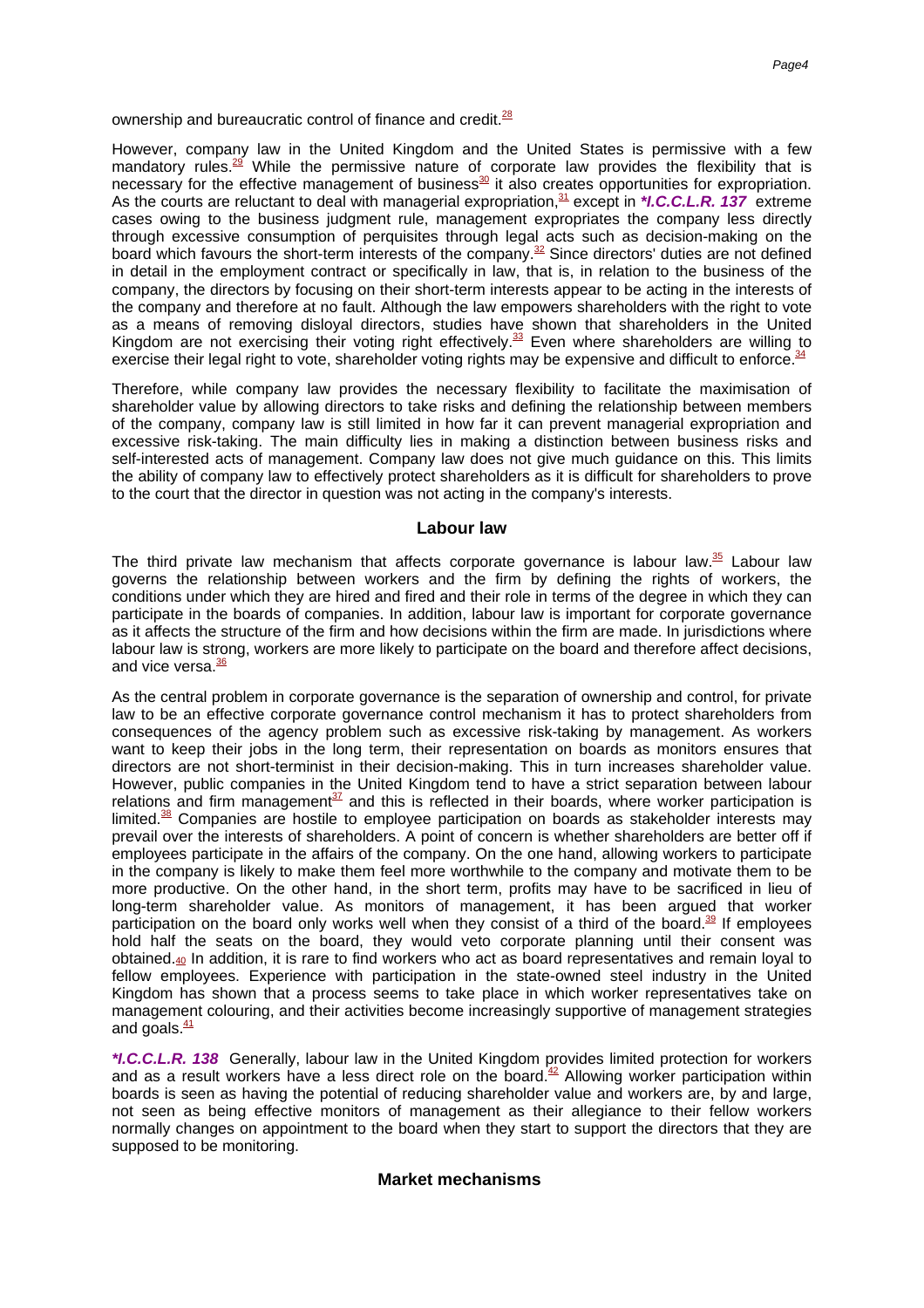### **The market for corporate control**

The market for corporate control solves the agency problem through market forces such as the labour market for directors and competition within the stock market. The availability of labour gives management the incentive to maintain good corporate governance practice so as to stay competitive in the stock market. Through takeovers well-performing companies acquire underperforming companies and replace poorly performing management, thereby increasing shareholder value. Takeovers are seen as being an effective market disciplinary mechanism because in addition to losing their jobs managers of the target company also risk losing their reputation, making them unable to stay competitive in the labour market.

However, the downside of using takeovers to solve the agency problem is that takeovers may not happen that often[.](#page-7-32) Research shows that takeover activity has steadily reduced since the 1980s.<sup>43</sup> A second drawback to relying on the market for corporate control to solve the agency problem is that takeovers are expensive and they require managers to significantly deviate from the performance of their duties for them to work properly[.](#page-7-33) $44$  Such deviations may not always benefit investors, for instance where the directors concentrate on providing guidance to shareholders on the merits of the offer of the predator company and put the running of the company on hold, leading to a loss in shareholder value. The guidance provided by the directors in this during takeovers may also not be independent and directors may advise shareholders in such a way that ensures that they continue to keep their jobs. To strengthen the effectiveness of the takeover, current law in the United Kingdom prohibits anti-takeover practices by providing that directors must ignore their personal circumstances and not engage in any action which may result in shareholders being denied the opportunity to decide on the merits of the offer[.](#page-7-34)<sup>45</sup> Despite these provisions, demonstrating a director's self-interest still remains a hurdle for the aggrieved shareholder owing to information asymmetry problems. Management will, in most cases, be more informed than the shareholders on the business of the company. As such the market for corporate control is not always an effective mechanism in solving the agency problem and the consequences of the self-interested behaviour of directors.

#### **Board structure mechanisms**

In recent years, board structure mechanisms have been introduced through corporate governance codes to monitor the behaviour of directors so as to prevent agency costs such as expropriation and excessive risk-taking. A significant number of board mechanisms have been adopted to improve the loyalty and independence of directors. These include the separation of the role of the chief executive officer from that of the chairman and the introduction of non-executives in boards of public listed companies.

It is generally thought that to have one person occupying both the chief executive officer and chairman of the board roles is to concentrate too much power in one person's hands thereby creating a greater chance for managerial expropriation. There is limited evidence on whether chief executive officer/chairman duality influences a director's loyalty or independence. Among this evidence is research which shows that shareholders prefer to invest in companies where the positions of the chief [e](#page-8-0)xecutive and chairman are separate $46$  as this provides for greater independence in decision-making and therefore a reduction in agency cost[s.](#page-8-1) $47$  However, there is also evidence which suggests that separation of the positions of the chief executive and the chairman in the United Kingdom and the United States has no significant effect on governance as splitting **\*I.C.C.L.R. 139** these roles has not resulted in better firm performance or in better decision-making by firms[.](#page-8-2) $48$  This suggests that it is unclear whether separating the role of the chief executive and the chairman has any effect on a director's loyalty, for instance the prevention of subtle forms of loyalty violations such as the making of secret profits by taking up corporate opportunities. The separation of the positions of the chief executive and the chairman may, however, provide an environment in which independent decisions can be made and blatant acts of self-interest such as excessive risk-taking can be prevented as the chairman's role is limited to that of directing the company while the chief executive is in charge of implementing that direction, thereby providing a monitor for the chairman's decisions.

In addition to splitting the roles of chief executive and chairman, non-executive directors have been introduced as a board structure mechanism to monitor director[s.](#page-8-3)<sup>49</sup> The requirement that boards have non-executive directors has been emphasised in subsequent corporate governance reviews in the United Kingdom[.](#page-8-4)<sup>50</sup> Research has shown that the presence of non-executive directors tends to reduce the managerial consumption of perquisites[.](#page-8-5)<sup>51</sup> This implies that having non-executive directors on the board makes management more loyal to shareholders. On top of reducing the consumption of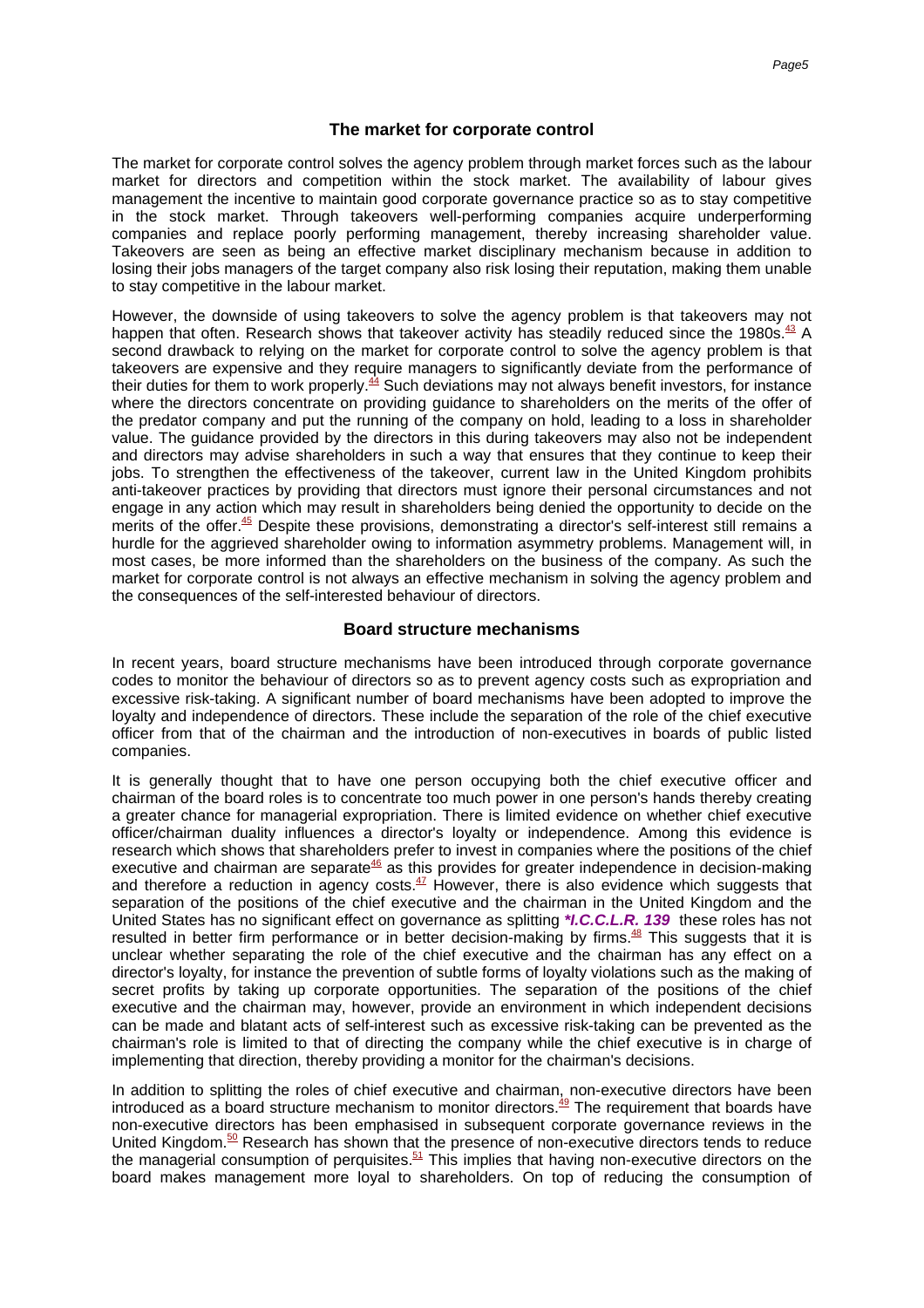perquisites, studies have also found that around the days following the appointment of non-executive directors firms report significant positive excess returns, suggesting that the introduction of non-executive directors enhances managerial loyalty and improves shareholder valu[e.](#page-8-6)<sup>52</sup> However, not all studies have reported positive results following the introduction of non-executive directors. Some studi[e](#page-8-7)s highlight a negative relationship between non-executive directors and firm performance<sup>53</sup> while others show that higher proportions of outside directors are not associated with superior board performance, but are associated with better decisions concerning issues such as acquisitions, executive compensation and chief executive officer turnove[r.](#page-8-8)<sup>54</sup> Therefore whether the presence of non-executive directors on the boards of companies is good for company performance remains an open question. However, one has to agree that the presence of non-executive directors on boards is important for perception because directors in companieswith non-executive directors make less self-interested and risky decisions as they have to be accountable to non-executive directors.

It is now fitting to discuss how public law mechanisms can strengthen private law mechanisms, takeovers and board structure mechanisms in solving the agency problem in corporate governance.

### **Public law mechanisms**

To effectively evaluate the role of public law mechanisms in corporate governance, it is important to recapitulate the limitations of private law mechanisms and board structure mechanisms as possible solutions to the agency problem.

The main limitation of private law mechanisms is that they rely on the shareholder for enforcement. In addition, factors such as the collective action problem, the lack of clarity in the scope of fiduciary duties and the reluctance of the courts to intervene in conflicts within the company hamper this remedy. The law is therefore not an effective control mechanism in corporate governance, as courts will only intervene in straightforward cases where there is a serious breach of investors' rights, such as outright theft by managers[.](#page-8-9)<sup>55</sup>

When private law fails to provide a solution to the agency problem, the market for corporate control acts as a "court of last resort[".](#page-8-10)<sup>56</sup> A \***I.C.C.L.R. 140** review of takeovers and board structure mechanisms demonstrated that they suffer from similar limitations. Although takeovers do not rely on the shareholder for enforcement, as is the case with private law mechanisms, their effectiveness is limited by the low frequency of takeover activity. With regard to board structure mechanisms, it remains unclear whether separating the role of the chief executive and the chairman has any effect on a director's loyalty. In addition, incorporating non-executive directors on the board was found to have little effect on shareholder value. This suggests that neither takeovers nor board structure mechanisms effectively deal with expropriation or excessive risk-taking in companies as the enforcement problem remains and there is hardly any evidence to show that the introduction of market-based board structure mechanisms has any effect on a director's loyalty. This exposes the company to the possibility of expropriation and creates an environment where management cares less about the effects of excessive risk-taking, as they are not loyal to the company.

An effective corporate governance mechanism would therefore have two characteristics: first, it would be easy to enforce and secondly, it would have the ability to secure the loyalty of the directors of the company and therefore deter them from expropriation and excessive risk-taking.

Public law mechani[s](#page-8-11)ms<sup>57</sup> strengthen enforcement and secure a director's loyalty by enabling a shareholder to bring a claim individually, therefore overcoming the collective action problem; for instance, where the shareholder has been denied information by the company, a derivative action is not necessary as failure to disclose company information and insider trading is a criminal offence in the United Kingdom which is enforced through the use of criminal sanctions in the form of regulatory penalties.<sup>[58](#page-8-12)</sup> The use of regulatory penalties makes it cheaper for the shareholder to bring a public law claim since it does not always have to involve lengthy court proceedings as the standard of liability is strict, unlike in civil litigation where the shareholder has to demonstrate that on the balance of probabilities the director in question expropriated the company or took too much risk. Even if a shareholder were to be willing to do this, courts are often reluctant to discuss the internal affairs of the company, such as the details of decision-making within the board. In addition, the use of regulatory penalties overcomes the collective action problem which hampers the effectiveness of the market for corporate control as a disciplinary mechanism. Public law is therefore necessary in corporate governance as it provides shareholders with a remedy that is easy to enforce.

On top of solving the enforcement problem, an advantage of public law as a corporate governance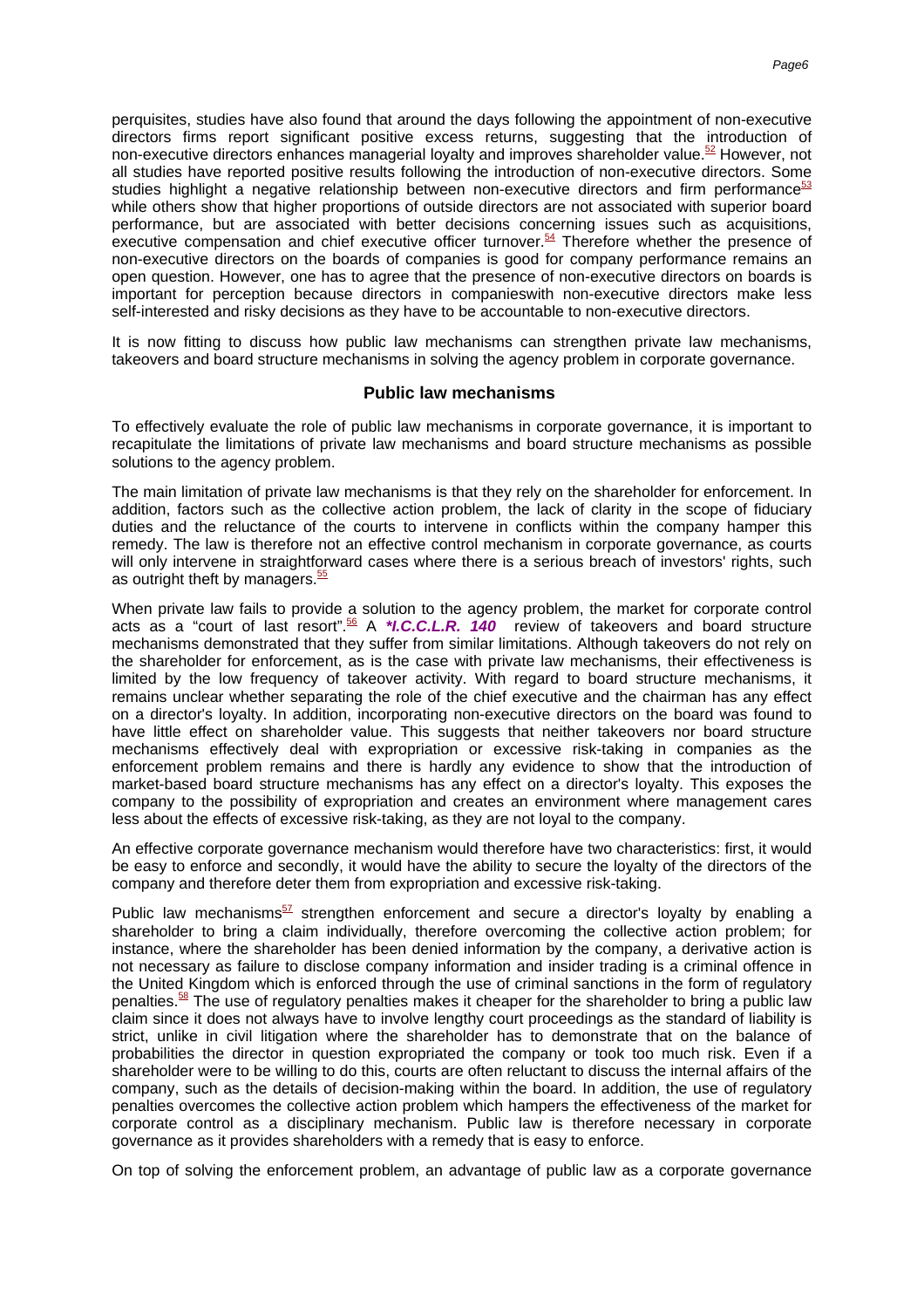mechanism is that it avails more sanctions to shareholders. Bringing a claim in criminal law or securities regulation avails criminal penalties as a remedy to the shareholder, which may not be available through civil litigation. Criminal penalties have the benefit of taking away the benefit from expropriation as well as deterring agents from excessive risk-taking as this could not only result in the payment of a fine, which private law mechanisms can enforce, and the loss of income, which the market for corporate control can effect. The criminal sanction deters because it removes the agent from circulation, through incarceration, and involves reputation costs which render the agent unable to compete in the labour market.

Research has confirmed that criminal sanctions are the only mechanism that can protect investors from large-scale fraud or theft. "Every country uses harsh criminal punishments" to deal with cases like Enron and Parmala[t.](#page-8-13)<sup>59</sup> This suggests that criminal punishment is a generally accepted way of protecting shareholders from expropriation and risk-taking in corporate governance.

# **\*I.C.C.L.R. 141 Conclusion**

This article has explained the importance of criminal sanctions in the achievement of good corporate governance. Although the law plays a significant role in the protection of investors, private and non-law mechanisms have generally been ineffective in achieving investor protection and shareholder value. This article suggests that corporate governance can only be achieved by solving the agency problem through minimising agency costs that can result through opportunities for expropriation by insiders and excessive risk-taking in companies. Consequently, criminal sanctions are necessary in corpora[t](#page-8-14)e governance as private law mechanisms and non-law mechanisms are inefficient<sup>60</sup> in protecting investors from expropriation and excessive risk-taking as they are the only mechanism that can take away the benefits of expropriations as well as deter insiders from expropriation and irresponsible acts of excessive risk-taking. As such, government intervention in corporate governance is not only desirable, but it is a basic necessity as it is only through the use of criminal sanctions that the disclosure and responsibility that is necessary for developing a financial market can be secured. Therefore government intervention in the present economic crisis should not be criticised; rather, it should be commended.

Lois M. Musikali, Doctoral Candidate, University of Manchester, School of Law. The author is grateful to Mr Paul Woffenden and Mr Folarin Akinbami for their comments on an earlier draft of this article. The author would like to dedicate this article to her friends Roland, Austin, Salome and Gilbert, Fred, Florence, Tim, Jonathan, Marie, Eseosa and Gabriela. It is because they stood by her during the last summer that this article has seen the light of day. Any errors and inconsistencies remain those of the author.

I.C.C.L.R. 2009, 20(4), 133-141

- <span id="page-6-3"></span>[4.](#page--1-0) Coglianese et al., "The Role of Government in Corporate Governance" (2004), pp.17-24.
- <span id="page-6-4"></span>[5.](#page--1-0) R. Baldwin, "The New Punitive Regulation" (2004) 67(3) Modern Law Review 351.
- <span id="page-6-5"></span>[6.](#page--1-0) Coglianese et al., "The Role of Government in Corporate Governance" (2004), pp.17-24.
- <span id="page-6-6"></span>[7.](#page--1-0) See generally, J. Parkinson, Company Law and Stakeholder Governance (1997).
- <span id="page-6-7"></span><u>8</u>. See R. La Porta, F. Lopez-de-Silanes and A. Shleifer, "What Works in Securities Laws?" (2006) 61(1) *Journal of Finance* 27; R. La Porta,<br>F. Lopez-de-Silanes, A. Shleifer and R.W Vishny, "Legal Determinants of Externa Shleifer and R. Vishny, "A Survey of Corporate Governance" (1997) 52(2) Journal of Finance 774.
- <span id="page-6-8"></span>[9.](#page--1-0) The most influential study on the relationship between law and corporate governance systems has been La Porta et al.'s 1997 study, which found that civil law countries had low levels of investor protection while common law countries had high investor protection: see La<br>Porta, Lopez-de-Silanes, Shleifer and Vishny, "Legal Determinants of External Finan La Porta et al. have found that using legal reform to reduce tunnelling is crucial in promoting financial and economic development. See,<br>generally, S. Johnson, R. La Porta, F. Lopez-de-Silanes and A. Shleifer, "Tunneling"
- <span id="page-6-9"></span>[10.](#page--1-0) There is a range of critical literature on the role of law in corporate governance. Among the critics are Braendle, who disagrees with the significance of law on the validity of the index used to determine the findings of La Porta (1997), and Coffee, who disputes La Porta's 1997 index on the grounds of accuracy as opposed to the underlying argument that law has a role in corporate governance. See U.C. Braendle, "Shareholder Protection in the USA and Germany--On the Fallacy of LLSV" (2006) 7(3) German Law Journal 266 and J.C.

<span id="page-6-0"></span>[<sup>1.</sup>](#page--1-0) See generally, P.T. Larsen and J. Croft, "Hand of State Returns to Tiller of Commerce", Financial Times, October 14, 2008; "Fannie and Freddie's 10 steps to nationalisation", Financial Times, September 10, 2008.

<span id="page-6-1"></span>[<sup>2.</sup>](#page--1-0) X. Tang, "Revision of Laws and Corporate Governance in China: With the treatment of tunneling as an example" (2006), Paper presented at the Symposium on Corporate Governance in East Asia: Culture, Psychology, Economics and Law, Berkeley Centre for Law, Business and the Economy.

<span id="page-6-2"></span>[<sup>3.</sup>](#page--1-0) C. Coglianese, T.J. Healey, E.K. Keating and M.L. Michael, "The Role of Government in Corporate Governance" (John F. Kennedy School of Government, Harvard University, 2004), pp.17-24.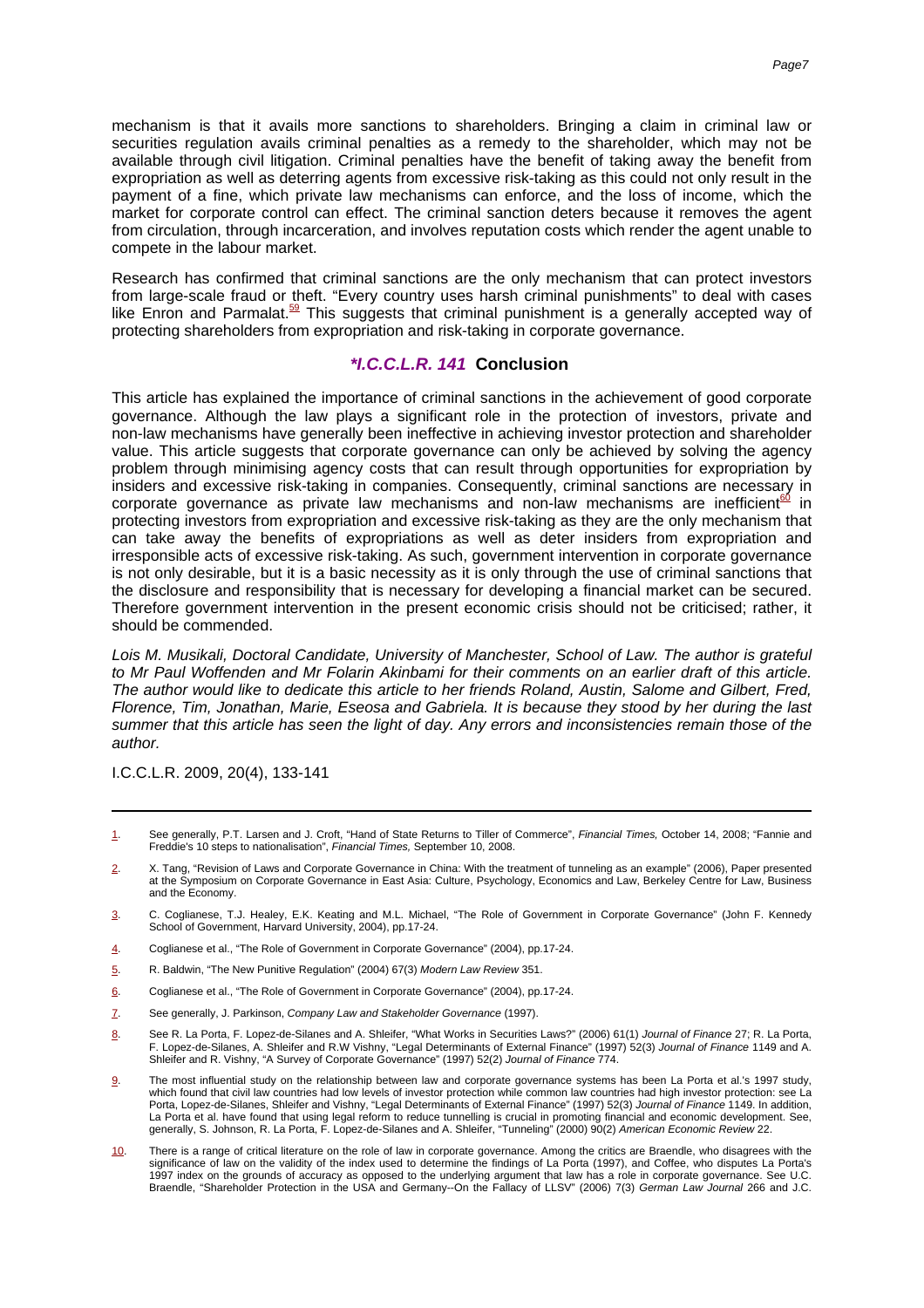Coffee, "Do Norms Matter? A Cross-Country Evaluation" (2001) 149(6) University of Pennsylvania Law Review 2154.

- <span id="page-7-0"></span>[11.](#page--1-0) La Porta, Lopez-de-Silanes and Shleifer, "What Works in Securities Laws?" (2006) 61(1) Journal of Finance 27. Djankov et al. go further and propose the antiself-dealing index, a revised version of the anti-director index, in which they find that using securities law to measure shareholder protection works well in predicting stock market outcomes, but securities law may not be an appropriate measure to use in predicting corporate governance outcomes. Djankov et al., however, conclude that the law's effectiveness in regulating self-dealing in corporate governance is fundamental to shareholder protection. See S. Djankov, R. La Porta, F. Lopez-de-Silanes and A. Shleifer, "The Law and Economics of Self-Dealing" (NBER, Working Paper, 2006), p.40.
- <span id="page-7-1"></span>[12.](#page--1-0) See generally, Shleifer and Vishny, "A Survey of Corporate Governance" (1997) 52(2) Journal of Finance 741.
- <span id="page-7-2"></span>[13.](#page--1-0) See generally A. Keay, "Ascertaining the Corporate Objective: An Entity Maximisation and Sustainability Model" (2008) 71 Modern Law Review 663 for a detailed discussion on stakeholder theory.
- <span id="page-7-3"></span>La Porta et al. classify investors as including shareholders and creditors; see, generally, R. La Porta, F. Lopez-De-Silanes, A. Shleifer and<br>R. Vishny, "Investor Protection and Corporate Governance" (2000) 58(1) *Journal* "investor" is used in this article to refer to those who have advanced money, supplies or services to the company, in the expectation that they will get a return, regardless of whether they are shareholders of the company or creditors.
- <span id="page-7-4"></span>[15.](#page--1-0) See generally, Shleifer and Vishny, "A Survey of Corporate Governance" (1997) 52(2) Journal of Finance 741.
- <span id="page-7-5"></span>[16.](#page--1-0) See, generally, M.C. Jensen and W.H. Meckling, "Theory of the Firm: Managerial Behaviour, Agency Costs and Ownership Structure" (1976) 3 Journal of Financial Economics 305.
- <span id="page-7-6"></span>[17.](#page--1-0) See, generally, Jensen and Meckling, "Theory of the Firm" (1976) 3 Journal of Financial Economics 305; F.H. Easterbrook and D.R.<br>Fischel, "The Corporate Contract" (1989) 89 Columbia Law Review 1416.
- <span id="page-7-7"></span>[18.](#page--1-0) See generally, Jensen and Meckling, "Theory of the Firm" (1976) 3 Journal of Financial Economics 305.
- <span id="page-7-8"></span>[19.](#page--1-0) Shleifer and Vishny, "A Survey of Corporate Governance" (1997) 52(2) Journal of Finance 737.
- <span id="page-7-9"></span>[20.](#page--1-0) Jensen and Meckling, "Theory of the Firm" (1976) 3 Journal of Financial Economics 305.
- <span id="page-7-10"></span>[21.](#page--1-0) Shleifer and Vishny, "A Survey of Corporate Governance" (1997) 52(2) Journal of Finance 737.
- <span id="page-7-11"></span>[22.](#page--1-0) Riley and Ryland argue that when share options are the means of pay, directors may manipulate their work to fit into the pay structure. See generally, C. Riley and D. Ryland (eds), Directors' Remuneration: Towards some Principles of Substantive Procedural Review (London: Cavendish Publishing Ltd, 1995). There is also evidence that when incentive contracts are effective, after attaining a certain level of ownership, management start to become self-interested. Short and Keasey, however, show that managerial entrenchment<br>interests begin to contradict shareholder interests when managerial ownership reaches 12%. See H. Ownership and the Performance of Firms: Evidence from the UK" (1999) 5 Journal of Corporate Finance 79.
- <span id="page-7-12"></span>[23.](#page--1-0) M. Faccio and L.H.P. Lang, "The Ultimate Ownership of Western European Corporations" (2002) 65 Journal of Financial Economics 365.
- <span id="page-7-13"></span>[24.](#page--1-0) Shleifer and Vishny, "A Survey of Corporate Governance" (1997) 52(2) Journal of Finance 737.
- <span id="page-7-14"></span>[25.](#page--1-0) M.J. Roe (ed.), Explaining Western Securities Markets (2005).
- <span id="page-7-15"></span>[26.](#page--1-0) N. Fligstein and N. Choo, "Law and Corporate Governance" (2005) 1 Annual Review of Law and Social Sciences 61.
- <span id="page-7-16"></span>[27.](#page--1-0) J.W. Cioffi, "Governing Globalisation? The State, Law and Structural Change in Corporate Governance" (2000) 27(4) Journal of Law and Society 573.
- <span id="page-7-17"></span>[28.](#page--1-0) Cioffi, "Governing Globalisation?" (2000) 27(4) Journal of Law and Society 573, 575.
- <span id="page-7-18"></span>[29.](#page--1-0) Cioffi, "Governing Globalisation?" (2000) 27(4) Journal of Law and Society 573, 578.
- <span id="page-7-19"></span>[30.](#page--1-0) Coglianese et al., "The Role of Government in Corporate Governance" (2004), pp.5-15.
- <span id="page-7-20"></span>[31.](#page--1-0) Shleifer and Vishny, "A Survey of Corporate Governance" (1997) 52(2) Journal of Finance 737.
- <span id="page-7-21"></span>[32.](#page--1-0) Shleifer and Vishny, "A Survey of Corporate Governance" (1997) 52(2) Journal of Finance 737.
- <span id="page-7-22"></span>[33.](#page--1-0) J. Solomon, Corporate Governance and Accountability, 2nd edn (England: John Wiley & Sons, 2007).
- <span id="page-7-23"></span>[34.](#page--1-0) Shleifer and Vishny, "A Survey of Corporate Governance" (1997) 52(2) Journal of Finance 737.
- <span id="page-7-24"></span>[35.](#page--1-0) On labour law and its effect on corporate governance, see generally B. Ahlering and S. Deakin, "Labour Regulation, Corporate<br>Governance and Legal Origin: A Case of Institutional Complementarity?" (Centre for Business R
- <span id="page-7-25"></span>[36.](#page--1-0) Cioffi, "Governing Globalisation?" (2000) 27(4) Journal of Law and Society 573, 578.
- <span id="page-7-26"></span>[37.](#page--1-0) Cioffi, "Governing Globalisation?" (2000) 27(4) Journal of Law and Society 573, 578.
- <span id="page-7-27"></span>[38.](#page--1-0) In Europe, on the other hand, they have workers' councils or stronger trade unions, which encourage greater worker participation within the board.
- <span id="page-7-28"></span>[39.](#page--1-0) See generally, B. Cheffins, Company Law: Theory Structure and Operations (1997), Ch.12.
- <span id="page-7-29"></span>[40.](#page--1-0) See generally, Cheffins, Company Law (1997), Ch.12.
- <span id="page-7-30"></span>[41.](#page--1-0) See generally, Cheffins, Company Law (1997), Ch.12. The argument that employees take on management colouring is not without its<br>critics. The management colouring argument is therefore only true of out-of-office managem Company Law (1997), Ch.12. The management colouring argument has recently been advanced by Riley, who points out that some of the members will usually have mentally graduated to their new "supervisory-board member" status and become independent of their past concerns as employees. See C.A. Riley, "Controlling Corporate Management: UK and US initiatives" [1994] Legal Studies 244.
- <span id="page-7-31"></span>[42.](#page--1-0) See generally, Cioffi, "Governing Globalisation?" (2000) 27(4) Journal of Law and Society 573.
- <span id="page-7-32"></span>[43.](#page--1-0) Cioffi, "Governing Globalisation?" (2000) 27(4) Journal of Law and Society 573, 588-589.
- <span id="page-7-33"></span>[44.](#page--1-0) A. Cuervo, "Corporate Governance Mechanisms: A Plea for Less Code of Good Governance and More Market Control" (2002) 10(2) Corporate Governance: An International Review 84.
- <span id="page-7-34"></span>[45.](#page--1-0) S. Robinson, "United Kingdom: Getting the Deal Through" [2007] Corporate Governance 212.